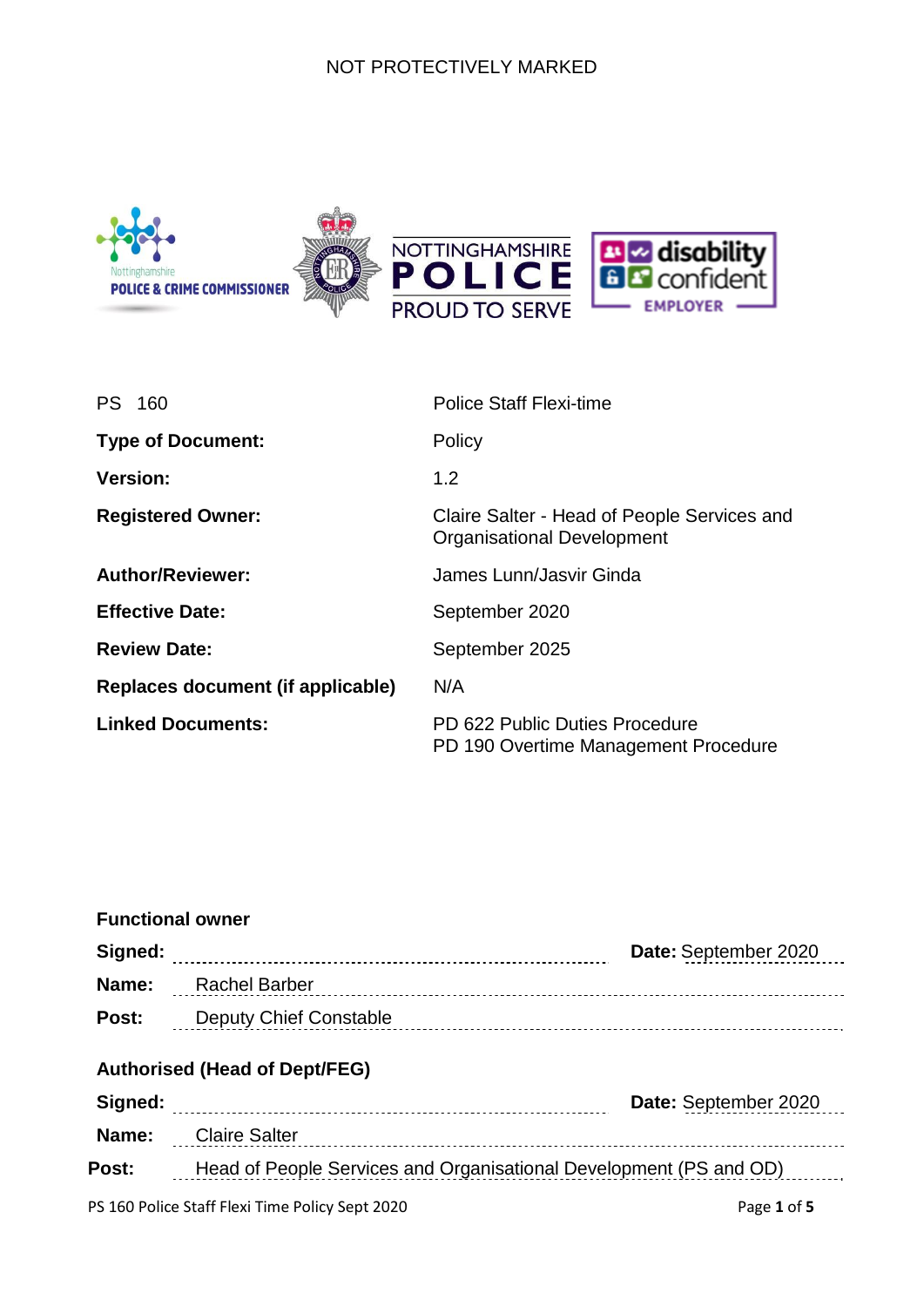## **Statement of legislative compliance**

This document has been drafted to comply with the general and specific duties in the Equality Act 2010; General Data Protection Regulations; Freedom of Information Act; European Convention of Human Rights; Employment Act 2002; Employment Relations Act 1999, and other legislation relevant to policing.

# **Table of Contents**

# **AIMS AND OBJECTIVES OF THE POLICY**

Nottinghamshire Police and the Nottinghamshire Office of the Police & Crime Commissioner (OPCC) recognises that the achievement of an effective work life balance has a positive impact upon our police staff wellbeing, motivation, attendance and performance, both individually and collectively. Flexi-time requires a conscientious attitude of police staff as a prerequisite for its success. The delivery of a policing service to the community we serve must not be compromised by the flexi-time policy. This policy also underpins our commitment to be an employer of choice

The aim of the policy is to clarify the circumstances under which individuals may use flexitime to manage their working hours.

# **POLICY STATEMENT**

#### <span id="page-1-0"></span>**1. Key Principles**

- The policy is applicable to police staff and OPCC staff.
- Participation in the flexi-time scheme is entirely voluntary. Police staff who do not wish to participate will be expected to work the standard day of 7 hours 24 minutes each day Monday to Friday or the hours/days as per their contract of employment.
- The accruing of additional flexi-time hours is only available to the individual when the individual has sufficient work to carry out in the additional hours.
- There are specific areas of Nottinghamshire Police which do not operate a flexitime approach due to the nature of their work and service to the public.
- The service provided by the Force must not be compromised to accommodate flexitime arrangements.
- Wherever possible the Force and OPCC reserves the right to suspend flexi-time arrangements in any area/department to meet operational requirements. Reasonable advance notice will be provided should this be necessary.
- Flexi-time arrangements will be managed in a fair and equitable manner.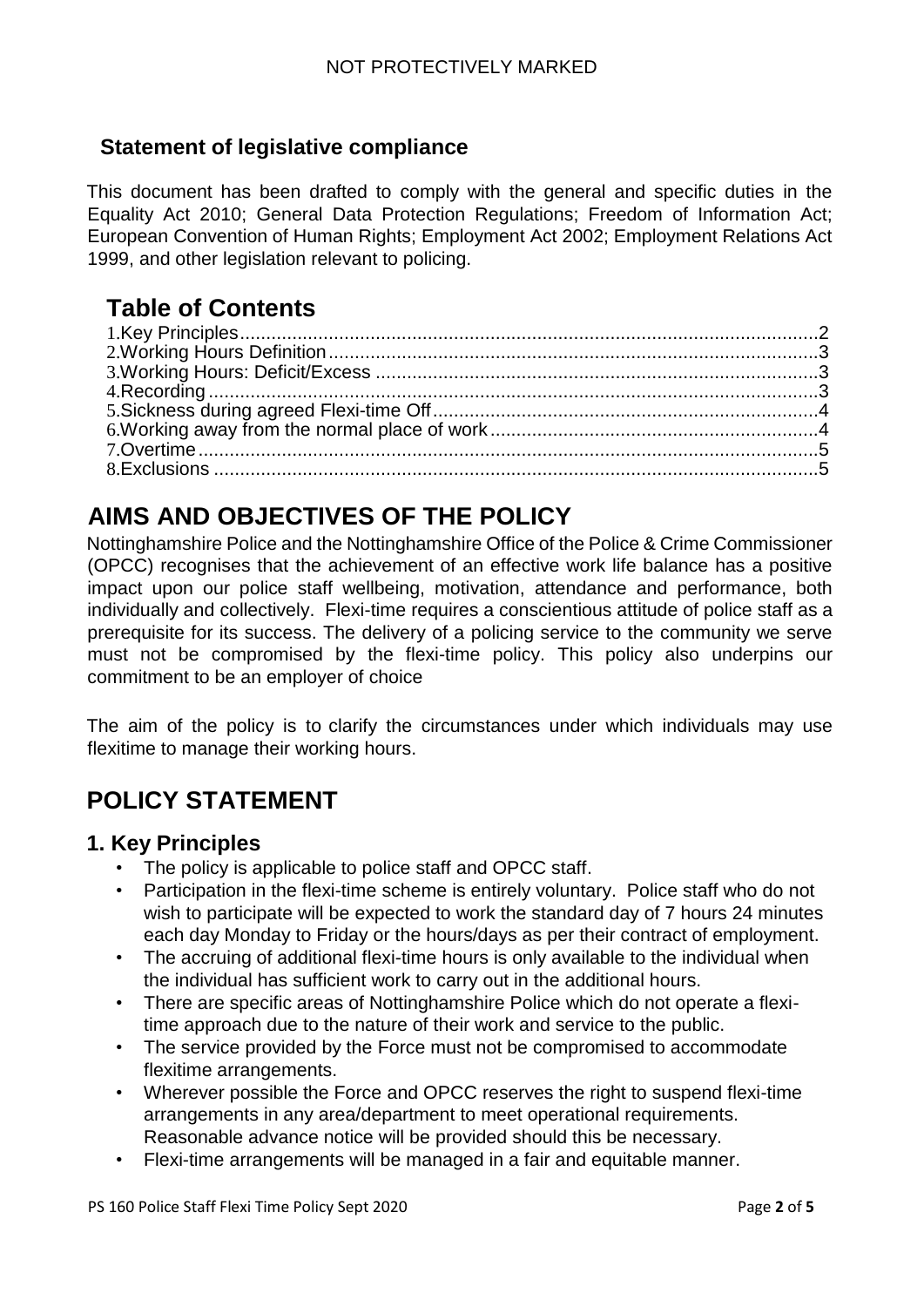- Owing to the nature of work some police staff/OPCC staff will be unable to participate in the flexi-time scheme. These police staff will already have recognised working practices and this policy will not overrule those practices.
- Any abuse of the Flexi-time Policy or recording timings for another individual will be dealt with in accordance with PS148 Police Staff Misconduct Policy.

#### <span id="page-2-0"></span>**2. Working Hours Definition**

- Working hours are those that contractually apply to individual members of police staff/OPCC staff. Full-time hours are 37 hours per week, giving a notional working day of 7 hours and 24 minutes and a notional half day of 3 hours and 42 minutes.
- Part-time hours are calculated on a pro-rata basis. Part-time police staff may participate in the flexi-time scheme unless specifically inappropriate to their department or role.

#### **CORE TIME BANDS ARE:**

 $10.00 - 12.00$  $14.00 - 15.30$ 

#### **MAXIMUM HOURS AT WORK:**

 $07.00 - 18.30$ 

#### **FLEXIBLE TIME BANDS ARE:**

 $07.00 - 10.00$  $12.00 - 14.00$ 15.30 – 18.30

- For anyone working over 6 hours, an unpaid break, of 30 minutes, will be incorporated into the working day; this must fall between the 12.00 to 14.00 time band.
- Some departments have specific restrictions regarding start or finish times due to the nature of the work. In such situations the Head of Department or OPCC Chief Executive may define specific core hours for the department. It is for individual departments to define their core working hours should this be necessary.
- Appropriate transition arrangements must be made when a department amends any local flexi-time arrangements.

#### <span id="page-2-1"></span>**3. Working Hours: Deficit/Excess**

Although the contractual weekly hours remain unchanged, flexi-time will normally be calculated on a monthly basis. The policy allows for a maximum of 15 credit hours or 8 debit hours (pro-rata for part-time police staff) to be carried over to the next accounting period. Any hours worked in excess of 15 hours per month will not be accrued.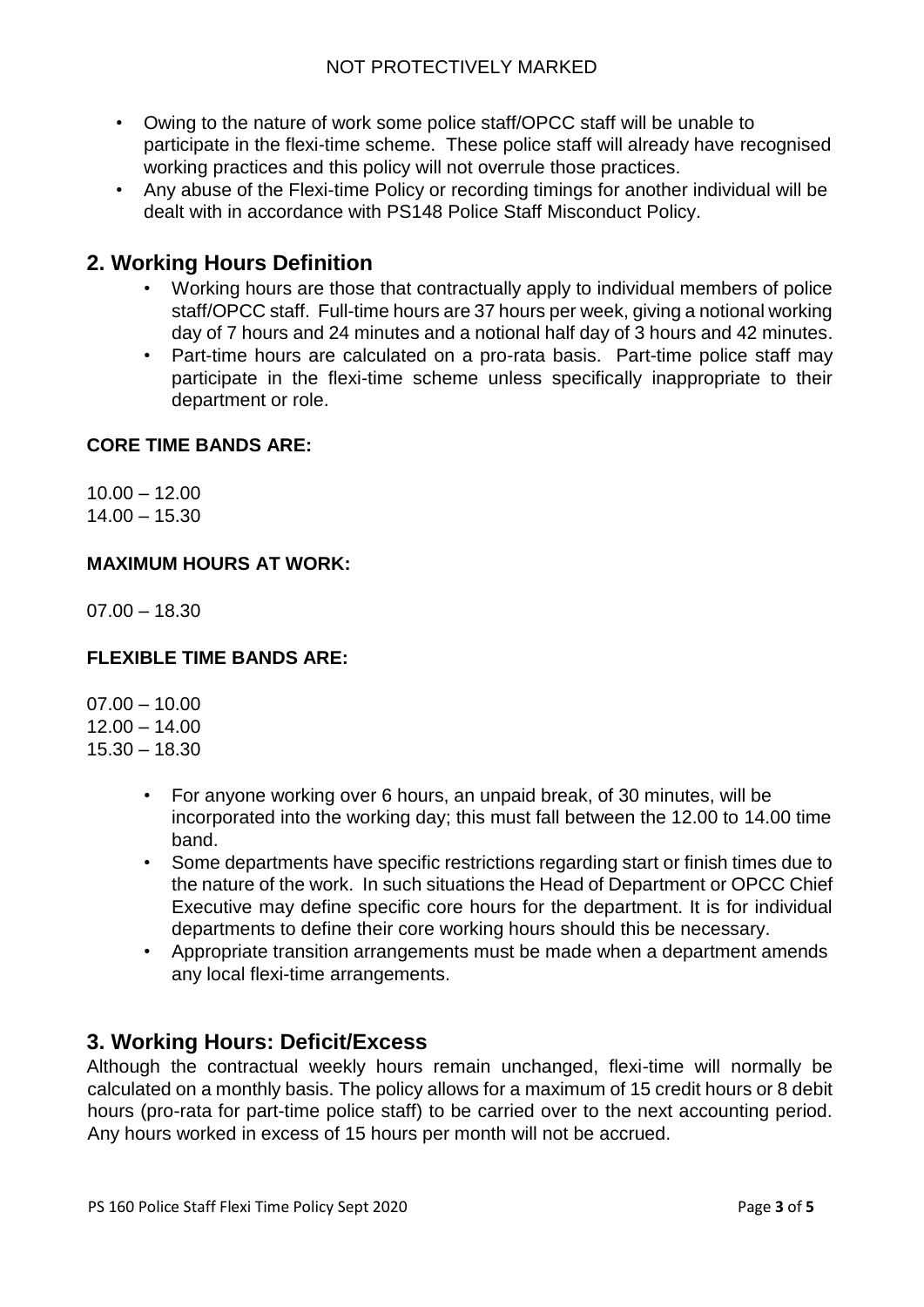In exceptional circumstances, the individual, in lieu of excessive debit may give up annual leave.

Provided the debit hours limit is not exceeded at the end of any accounting period, up to 2 days / 15 hours or 4 half days flexi-time may be taken per month. Flexi-time may be taken in alternative hours/minutes as agreed but cannot exceed 2 days/15 hours per 4 week accounting period. The authorisation of such flexi-time is subject to operational requirements and normal leave approval arrangements.

Police staff/OPCC staff with a deficit of flexi-time on termination of employment will have their deficit hours charged against outstanding annual leave or, if there is no annual leave outstanding, will have their final pay adjusted to cover the deficit. Police staff should endeavour to use any excess flexi-time hours prior to termination of employment. Any excess hours not used prior to termination of employment will not be paid.

### **4. Recording**

Hours worked will be recorded through CROWN DMS, if no lunch break is recorded CROWN DMS will automatically record the 30 minute mandatory break that is required.

Monitoring of the system will routinely take place for the effective management and auditing of time worked.

Attendance at all day meetings outside of the office (including training) would qualify for a standard day of 7 hours 24 minutes.

## <span id="page-3-0"></span>**5. Sickness during agreed Flexi-time Off**

Notification of sickness absence must be as per PD 610 Attendance Management Procedure. Should an individual become ill during a period of planned flexi leave, the individual must advise their line manager on the first day of sickness and must record their sickness absence using the BOBO system. If the correct reporting procedures are followed the flexi leave will be re-credited to their flexi leave allowance.

#### <span id="page-3-1"></span>**6. Working away from the normal place of work**

An allowance of hours will be credited to individuals who are prevented from carrying out their normal duties for authorised reasons. Hours will be credited pro-rata based on a maximum working day of 7 hours 24 minutes for day release, conference attendance and training days. This list is not exhaustive and attendance away from the normal place of work should be discussed and agreed with the line manager or supervisor.

Wherever possible, external medical appointments should be arranged outside of normal working hours. If this is not possible then the individual should seek to arrange the appointment outside of the core time bands.

In exceptional circumstances, if it is not possible to arrange medical appointments outside of the core time bands, the appropriate documentation must be made available to the line manager or supervisor so that the time spent at the medical appointment (during the core time band) may be credited.

PS 160 Police Staff Flexi Time Policy Sept 2020 **Page 4** of **5** Page 4 of **5**